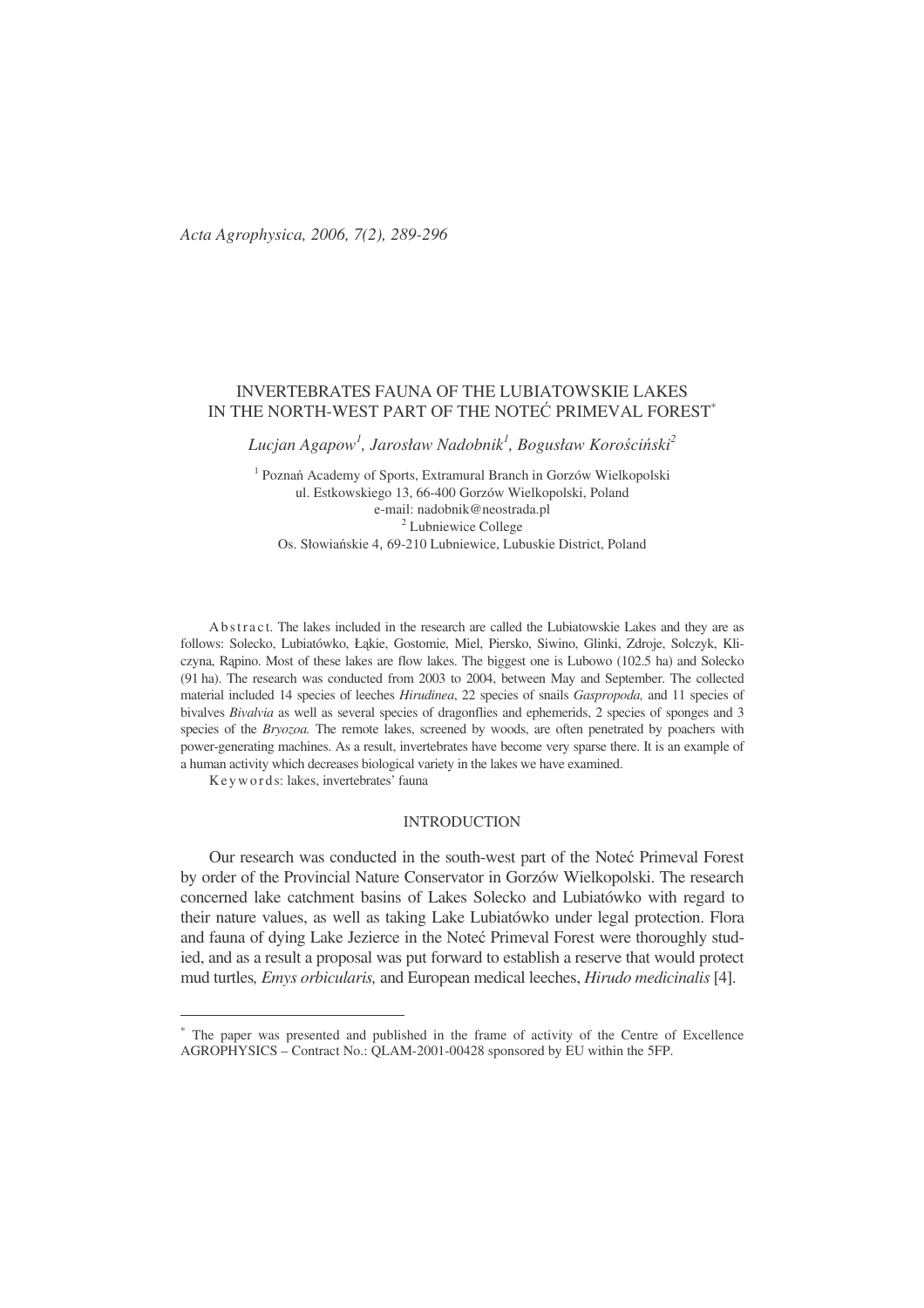The purpose of our research was a monographic study of "Lubiatowskie Lakes" as regards their flora and fauna in the course of nature stock-taking in Drezdenko commune. There has been some drilling work done in this area by "Polish Oil" in order to locate oil reservoirs. Therefore, in the future, when oil wells appear, our research may gain in importance and monitor changes in the lakes.

## THE CHARACTERISTIC OF THE STUDIED AREA

The lakes are located in the south-east part of Zielona Góra and Gorzów Wielkopolski Pronivce, Strzelce-Drezdenko district, Drezdenko commune. With regards to forest nature they are located in the Wielkopolska-Pomorska Region, Noteć Primeval Forest Mesoregion. Physiographically they are situated in a subprovince of the South Baltic Lake District, macroregion of Toruń-Eberswald marginal stream valley, and Gorzów Valley mezoregion [8].

The Noteć Primeval Forest is a great forest complex of 150 000 hectares. The centre of the Noteć Primeval Forest is poor in water reservoirs. There are few small interior lakes. The greatest cluster of lakes can be observed on the right bank of the River Warta near Sieraków and Międzychód. There are a few big lakes located to the south and south-west from Drezdenko near Trzebicz, Gościm, Lubiatów and Grotów (Fig. 1). The lakes are regionally called the "Lubiatowskie Lakes".



**Fig. 1.** The studied area "Lubiatowskie Lakes"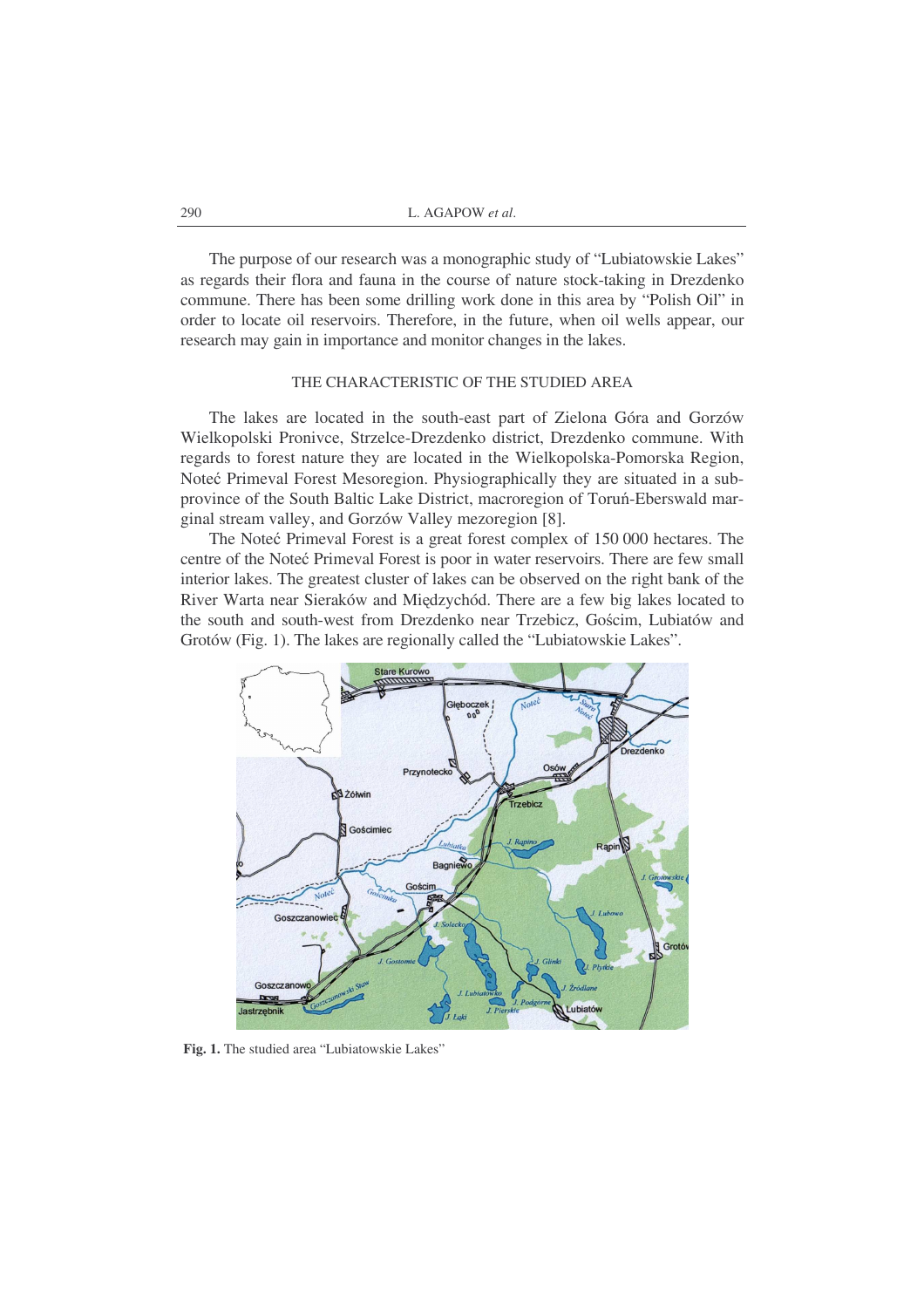The water of most of the studied lakes is of second cleanliness class. They are situated at 25 to 48 m above see level (Tab. 1). The studied lakes are included in a catchment basin of small streams: Lubiatka and Gocimka, and three of the lakes are without flow.

|                    | Area   | Elevation | Max depth | Length max. | Width max. |
|--------------------|--------|-----------|-----------|-------------|------------|
| Lake               | (ha)   | a.s.l.    | (m)       | (m)         | (m)        |
| Lubowo             | 102.50 | 35.6      | 8.0       | 2750        | 500        |
| Solecko            | 91.18  | 27.3      | 6.8       | 1750        | 690        |
| Lubiatówko         | 65.79  | 27.3      | 9.2       | 1670        | 550        |
| <b>Łakie</b>       | 62.32  | 37.6      | 8.8       | 1375        | 800        |
| Gostomie           | 57.76  | 25.1      | 16.5      | 1100        | 1010       |
| Rapino             | 55.25  | 27.7      | 4.0       | 1980        | 350        |
| Goszczanowski Staw | 45.75  | 27.4      | 4.5       | 3150        | 250        |
| Zródlane           | 30.96  | 39.0      | 9.5       | 1200        | 350        |
| Glinki             | 24.48  | 36.6      | 2.8       | 700         | 450        |
| Płytkie            | 20.99  | 35.1      | 1.5       | 730         | 350        |
| Pierskie           | 17.59  | 37.3      | $-/-$     | 750         | 310        |
| Podgórne           | 16.74  | 37.8      | 4.7       | 1100        | 190        |
| Sołczyk            | 9.84   | 46.6      | $-/-$     | 450         | 250        |
| Miel               | 4.44   | 25.2      | $-/-$     | 250         | 210        |

**Table 1.** Morphometry of Lasek Lubiatowskie

### MATERIAL AND METHODS

The research was conducted from May to September in 2003 and 2004. Twelve lakes (Tabs 1 and 2) were included in the research and forty two research stations (Fig.1) were established there. While selecting the stations the variety of habitats was considered as a main criterion. Samples were taken with the use of a triangle-framed net (25 cm each side), and some observation was conducted on aquatic vegetation, pebbles and shellfish shells, as well as objects found in the water. In order to research a sandy-gravel substratum, metal sieves of 0.2 mm mesh were used.

Overall, there were 126 samples collected which included 3780 *Hirudenea*, 4500 *Gastropoda* and 1250 *Bivalvia* specimens. Other taxa were preserved separately and saved for further research.

In order to evaluate water quality of the Lubiatowskie lakes, a saprophytic index for inland water reservoirs was used [5], while to research *Hirudinea* specimens indices from Šladeck and Košel [16] work were applied.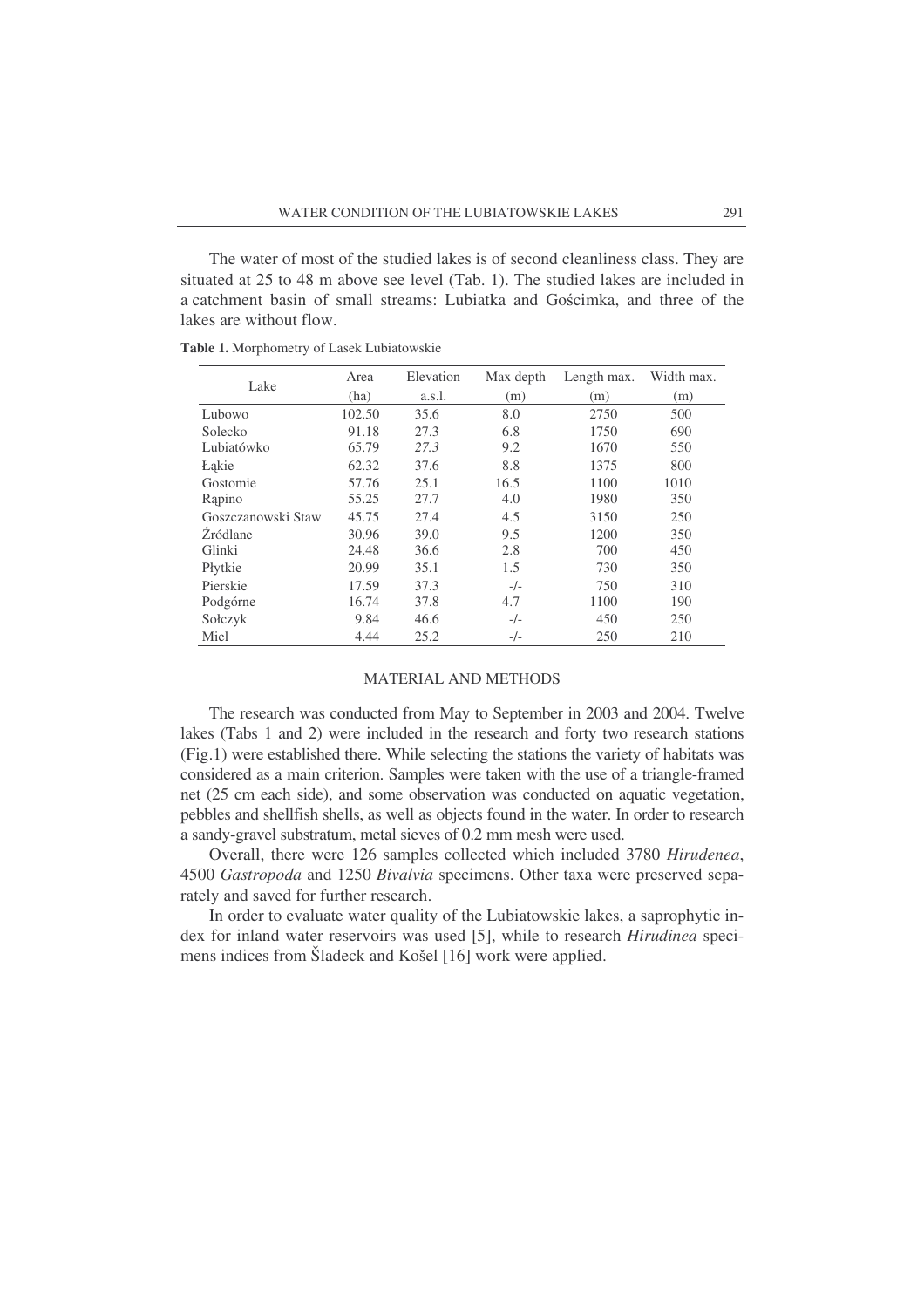## RESULTS

The collected material helped to identify 14 species of leeches that belong to *Hirudinea* phylum, 22 species of *Gaspropoda* snails, and 11 species of *Bivalvia* bivalves (Tab. 2). In more transparent lakes there were two species of sponges from *Spongillidae Spongilla* lacustris family and *Ephydatia fluviatilis* family, *Bryozoa Plumatella fungosa* and *Cristacella mucedo* bryozoans. They demand very clean water that is not contaminated by sewage. There have been said to exist a lot of invertabrate species like *Oligochaeta* oligochaetes, *Turbellaria* turbellarians, *Isopoda* and *Amphipoda* crustaceans, as well as species of plankton crustaceans, i.e. *Cladocera* and *Copepoda.*

| <b>Table 2.</b> List of occurrence of Hirudinea and Mollusca species in the studied lakes |  |  |
|-------------------------------------------------------------------------------------------|--|--|
|-------------------------------------------------------------------------------------------|--|--|

| Species                                   | Staw Goszczanowski | Lakie        | Fostomie       | Rapino | Lubowo       | Solecko | abiatówko | Podgórne | Glinki   | ródlane      | Solczyk |
|-------------------------------------------|--------------------|--------------|----------------|--------|--------------|---------|-----------|----------|----------|--------------|---------|
| 1                                         | $\overline{2}$     | 3            | $\overline{4}$ | 5      | 6            | 7       | 8         | 9        | 10       | 11           | 12      |
| Glossiphonia complanata (L.)              | $\ddot{}$          | $^{+}$       | $^{+}$         | $^{+}$ | $^{+}$       | $^{+}$  | $^{+}$    | $^{+}$   | $^{+}$   | $\ddot{}$    | $^{+}$  |
| Glossiphonia heteroclita (L.)             | $\ddot{}$          | $^{+}$       |                | $^+$   | $^{+}$       | $^{+}$  | $^+$      | $^+$     | $^{+}$   | $^+$         | $^{+}$  |
| Hemiclepsis marginata (O.F.Müller)        | $^{+}$             |              | $^+$           | $^+$   | $^{+}$       | $^{+}$  | $\,+\,$   | $\,+\,$  | $^{+}$   | $^{+}$       | $^{+}$  |
| Theromyzon tessulatum (O.F.Müller)        | $^{+}$             | $^{+}$       | $^+$           | $^+$   | $^{+}$       | $^{+}$  | $^+$      | $^+$     | $^{+}$   | $^{+}$       | $^{+}$  |
| Batracobdella paludosa (Car.)             |                    |              | $^+$           | $^+$   | $^{+}$       | $^{+}$  | $^+$      | $^+$     | $^{+}$   | $^{+}$       | $^{+}$  |
| Hellobdella stagnalis (L.)                | $^{+}$             | $^+$         | $^{+}$         | $^{+}$ | $+$          | $+$     | $^{+}$    | $^{+}$   | $^{+}$   | $^{+}$       | $^{+}$  |
| Piscicola geometra (L.)                   | $^{+}$             | $^{+}$       | $^{+}$         | $^{+}$ | $^{+}$       | $^{+}$  | $^{+}$    | $^{+}$   | $^{+}$   | $^{+}$       | $^{+}$  |
| Hirudo medicinalis $(L)$                  |                    |              |                | $^{+}$ |              |         |           |          | $^{+}$   |              |         |
| Erpobdella octoculata (L.)                | $^+$               | $\,{}^{+}\,$ | $^+$           | $^{+}$ | $^{+}$       | $^+$    | $^+$      | $^+$     | $^{+}$   | $^{+}$       | $^+$    |
| Erpobdella nigricollis (Brand.)           | $^{+}$             | $^{+}$       | $^{+}$         |        | $^{+}$       | $^{+}$  | $^{+}$    | $^{+}$   | $^{+}$   | $^{+}$       | $^{+}$  |
| Erpobdella testacea (Sav.)                | $^{+}$             | $\,{}^{+}\,$ |                | $^{+}$ | $^{+}$       | $^{+}$  | $^{+}$    | $^{+}$   | $^{+}$   | $^{+}$       | $^{+}$  |
| Erpobdella monostriata (Lind. et. Pietr.) | $^{+}$             | $^{+}$       | $^{+}$         | $^{+}$ | $^{+}$       | $^{+}$  | $^{+}$    | $^{+}$   | $^{+}$   | $^{+}$       | $^{+}$  |
| Anodonta anatina (L.)                     |                    |              |                |        |              | $^{+}$  | $^{+}$    |          |          |              |         |
| Anodonta cygnea (L.)                      | $^{+}$             |              |                |        | $^+$         | $^{+}$  | $^{+}$    | $^+$     | $^+$     | $^+$         | $^+$    |
| Unio tumidus (Philipsson)                 |                    |              |                |        | $\ddot{}$    | $^{+}$  | $^{+}$    | $^{+}$   | $^{+}$   | $\,{}^{+}\,$ | $^{+}$  |
| Unio crassus (Phillipsson)                |                    |              |                |        | $^{+}$       | $^{+}$  | $^{+}$    |          |          |              |         |
| Unio pictorum $(L)$                       | $^+$               |              | ٠              |        |              |         |           | $^+$     | $\,{}^+$ |              |         |
| Anodonta complanata                       |                    |              | $^{+}$         |        | $^{+}$       | $^{+}$  | $^{+}$    |          | $^{+}$   | $^{+}$       | $^+$    |
| Pisidium amnicum (O.F.Müller)             |                    |              | $^{+}$         |        | $^{+}$       | $^{+}$  | $^{+}$    |          |          |              | $^{+}$  |
| Pisidium casertanum (Poli.)               |                    |              |                |        |              | $^{+}$  | $^{+}$    | $^+$     | $^{+}$   | $^{+}$       | $^{+}$  |
| Sphaerium corneum $(L)$                   | $^+$               |              |                | $^+$   | $^{+}$       | $^{+}$  | $^{+}$    | $^+$     | $^{+}$   | $^{+}$       | $^{+}$  |
| Dreissena polymorpha (Pallas)             | $\overline{ }$     | $^{+}$       | $^{+}$         | $^{+}$ | $^{+}$       | $^{+}$  | $+$       | $^{+}$   | $+$      | $^{+}$       | $^{+}$  |
| Theodoxus fiuvialitis $(L)$               | $\overline{ }$     |              |                |        | $\,{}^{+}\,$ | $^{+}$  | $^{+}$    | $^{+}$   | $^{+}$   | $^{+}$       | $^{+}$  |
| $Acroloxus$ lacustris $(L.)$              | $^{+}$             | $^{+}$       | $^+$           | $^+$   | $^{+}$       | $^{+}$  | $^{+}$    | $^{+}$   | $+$      | $^{+}$       | $^{+}$  |
| Viviparus contectus (O.F.Müller)          | $^{+}$             |              | $^{+}$         | $^{+}$ | $^{+}$       | $^{+}$  | $^{+}$    | $^{+}$   | $^{+}$   | $^{+}$       | $^{+}$  |
| Bithynia tentaculata (L.)                 | $^{+}$             | $^{+}$       | $^{+}$         | $^{+}$ | $\ddot{}$    | $^{+}$  | $^{+}$    | $^{+}$   | $^{+}$   | $^{+}$       | $+$     |
| Bithynia leachi (Sheppard)                |                    |              | $^{+}$         |        | $^{+}$       | $^{+}$  | $^{+}$    |          |          |              |         |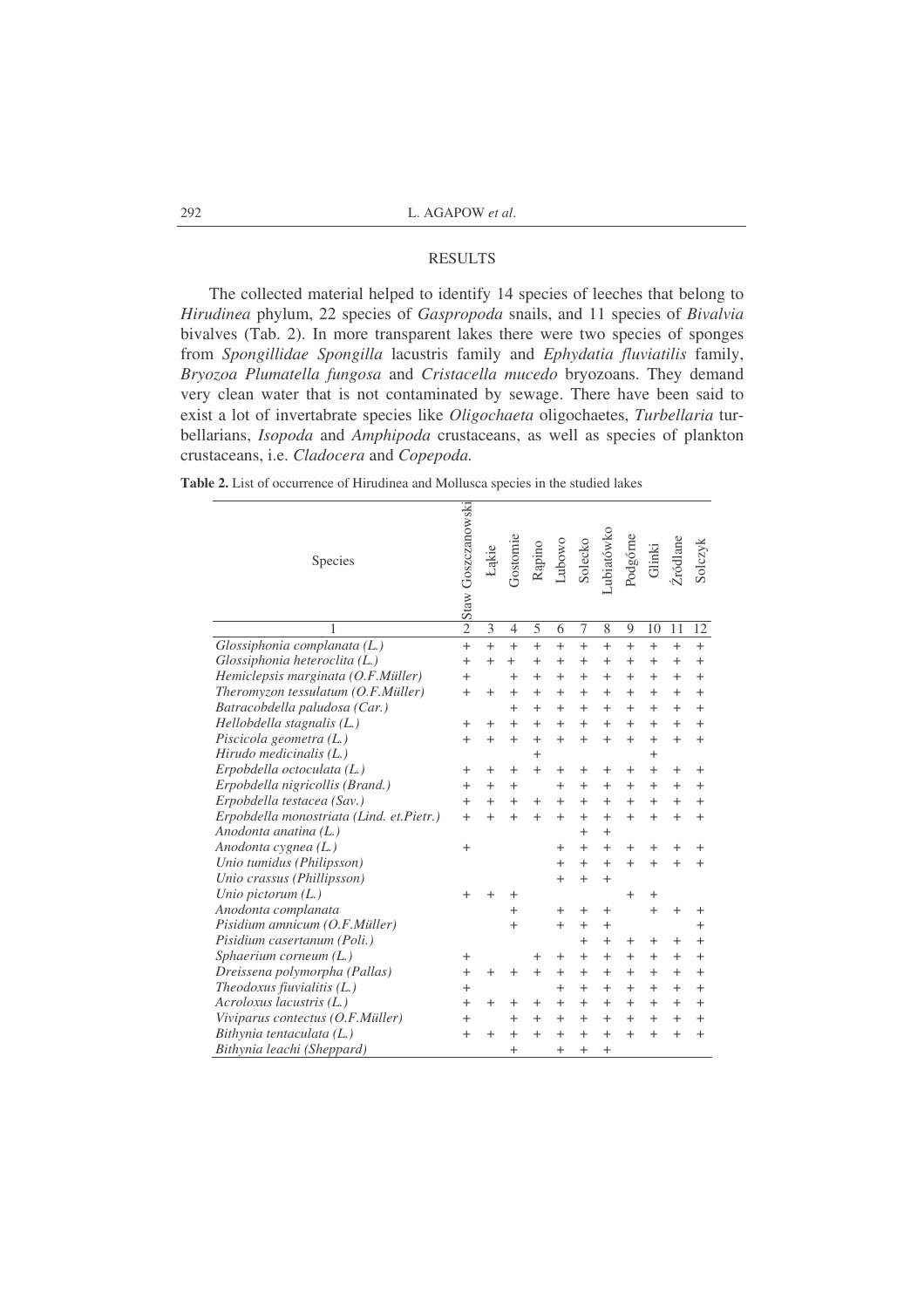|  | <b>Table 2. Cont.</b> |  |  |  |
|--|-----------------------|--|--|--|
|--|-----------------------|--|--|--|

|                                  | 2 3 4 5 6 7 8 9 10 11<br>12             |
|----------------------------------|-----------------------------------------|
| Valvata naticina (Menke)         | $\overline{+}$                          |
| Potamopyrgus antipodarum (Gray)  | $+ + +$                                 |
| Physa fontinalis $(L)$           | $\ddot{}$<br>$^{+}$<br>$+$<br>$^+$<br>+ |
| Lymnea (Galba) corvus            | $+ + +$                                 |
| Lymnea stagnalis $(L)$           | $+ + + +$<br>$+$<br>$\div$              |
| Lymnea peregra (O.F.Müller)      | $^{+}$<br>$^{+}$                        |
| Lymnea turilicula (Held)         | $+$ $+$                                 |
| Galba truncatula (O.F.Müller)    | + + + + + + + + +                       |
| Radix ovata (L.)                 | + + + + + + + +                         |
| Radix (Lymnea) auricularia (L.)  | + + + + + + + +                         |
| Myxas glutinosa (O.F.Müller)     | + + + + + + + +                         |
| Planorbarius corneus (L.)        | + + + + + + + +                         |
| Planorbis planorbis (L.)         | + + + + + + + +                         |
| Planorbis carinatus (O.F.Müller) | $^{+}$                                  |
| Gyraulus leavis (Alder)          | $^{+}$<br>$+$                           |
| Gyraulus albus (O.F.Müller)      | $\ddot{}$<br>$++$ $+$ $+$               |
| Anisus contortus (L.)            | $+$ $+$                                 |
| Anisus vortex (L.)               | $+ + + + +$                             |
| Segmentino nitida (O.F.Müller)   | $+$ $+$                                 |
| Anisus spinorbis (L.)            | $+$ $+$                                 |
| Gyraulus crista $(L)$            | $+$ $+$                                 |
| Succinea oblonga (Drap.)         | $+$ $+$                                 |
| Succinea putris $(L)$            | $+$ $+$                                 |
| Succinea elegans Risso           | $+ +$                                   |

The collected materials provide information that there are groups of 9-12 species of *Hirudinea* leeches in the Lubiatowskie lakes. The most frequent and numerous leech species are *Helobolella Stagnalis*, *Erpobolella nigricollis*, and *E. octoculata*. Their numerical force is about 75%. It has been observed that they are also numerous in the research stations and the samples.

Two species, *Hirudo medicinalis* and *Batrachobella,* are worthy of notice. The European medicinal leech is a protected species and it has been observed in two lakes: Rpino and Glinki on muddy-lakebed stations rich in aquatic vegetation. Large numbers of the leech appear in Lake Jeziorce, 5 km to the west from Goszczanów [1] and in Drawieński National Park [2]. *Batrocobolella paludosa* is a species hardly observable in Poland, only in the stations of the Polish lowlands [11,14,15,21]. It is an indicative species for the  $\beta$ -mesosaprophytic zone [16]. An interesting species is also *E. monostriata* that is one of bioindicators of water quality [2,3]. Kalbe [7] classifies the species as characteristic for both  $\beta$  and  $\alpha$  mesosaprophytic water, while Sladeček and Košel [16] classify them as characteristic only for B-mesosaprophytic water. Bennike [6] recognizes the species as stenotopic lake leeches. There have been recognized a few indicative species in the clusters of *Gasrtopoda* and *Bivalvia*, namely *Dreissena polymorpha Pisidium amicum,* and *P. casertanum*.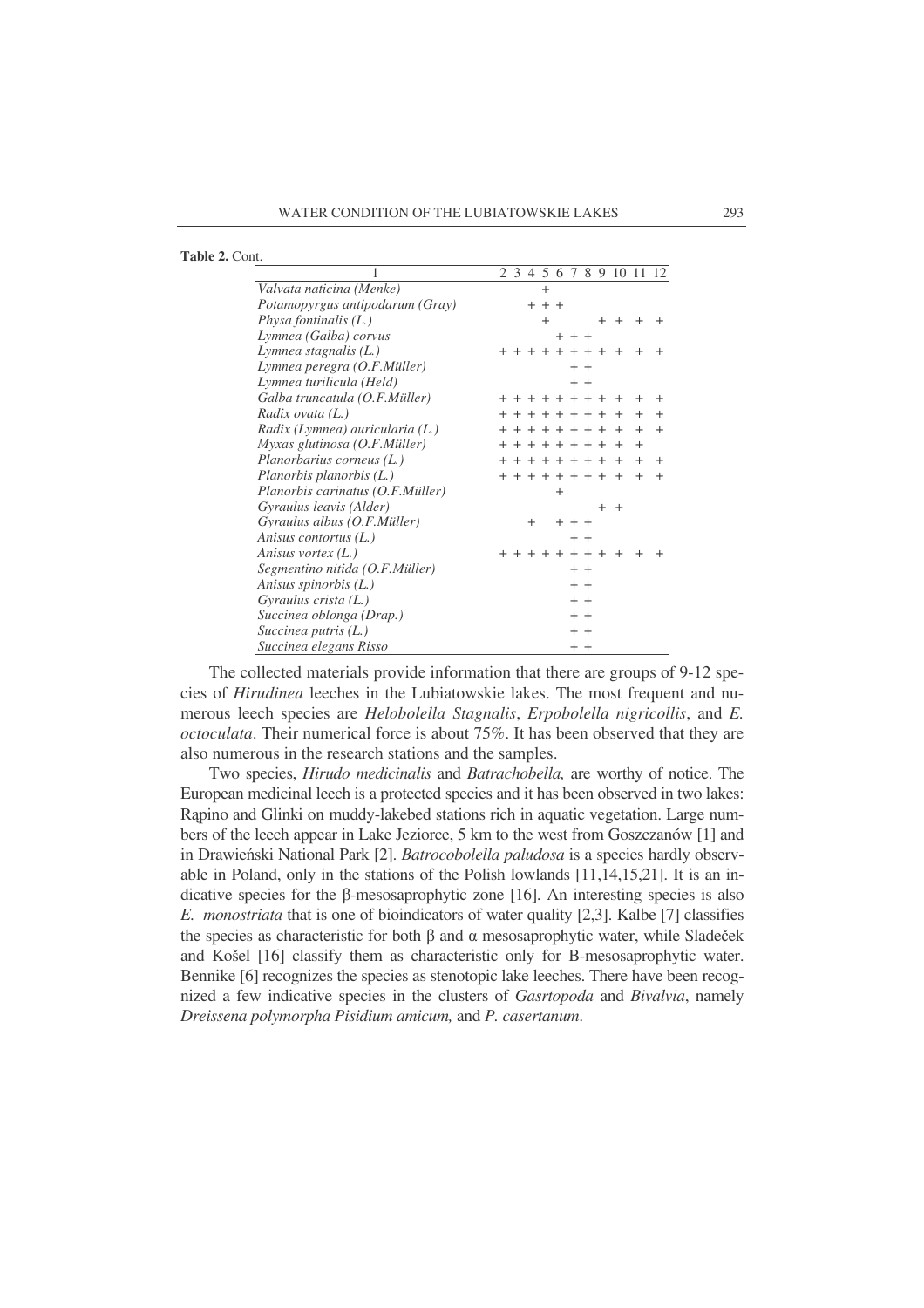Mounthona [10], Stańczykowska [17] are of the opinion that *D. polymorpha* avoids intensively eutrophicated water. Piechocki [12] classifies this bivalve as an indicative species for oligosaprophytic water, and Makruskin [9], Piechocki and Dyduch-Falniowska [13] classify it as indicative for  $\beta$ -mesosaprophytic water.

The species mentioned above, i. e. *P. amnicu* and *P. casertanum*, are frequent but not numerous in oligo- and  $\beta$ -mesosaprophytic water. A species form among *Unionidae*, that prefers eutrophic not contaminated and well-oxygenated water is *Anodonta cygnea* that appears in large numbers in a headstream zone of the eastern part of Goszczanowski Pond which will become a part of a nature reserve called "Goszczanowskie Headstreams". This part of the pond is a fauna habitat that requires plenty of oxygen.

The remote lakes, screened by woods, are often penetrated by poachers who use power-generating machines to kill their prey. As a result, invertebrates have become very sparse there. It is an example of a human activity which decreases the biological variety in the lakes we have examined.

## DISCUSSION

The study of water quality of the Lubiatowskie Lakes requires more than physicochemical analysis but also biological analysis. A chemical method is commonly used as it is easier and provides more reliable data than a biological study does [19], however, the analysis results are unilateral because they record water quality in a certain time. The basis for determining water quality with the use of a biological method is live organisms that fully prove water condition in a certain watercourse or water basin [18].

We have carried out some preliminary evaluation of water condition of the Lubiatowskie Lakes on the basis of the saprophytic index that runs from 1.53 to 2.27. Higher evaluation was provided for the lakes: Zdroje (Žródlana), Solczyk, Solecko, and Gostomie. The lowest soprophytic index was estimated for Lake Lubiatówka. According to WIOS data [20], the researched lakes are of second cleanliness class. Lake Lubiatówko, that is a bird reserve, was classified under third cleanliness class because of total deoxidation of the lake bed layer and a large amount of organic matter, which is proved by high values of  $BZT<sub>5</sub>$  and CHZT.

#### CONCLUSIONS

Current studies bring the following statements and conclusions:

1. To meet the demand for creating a nature reserve "Goszczanowskie Headstreams".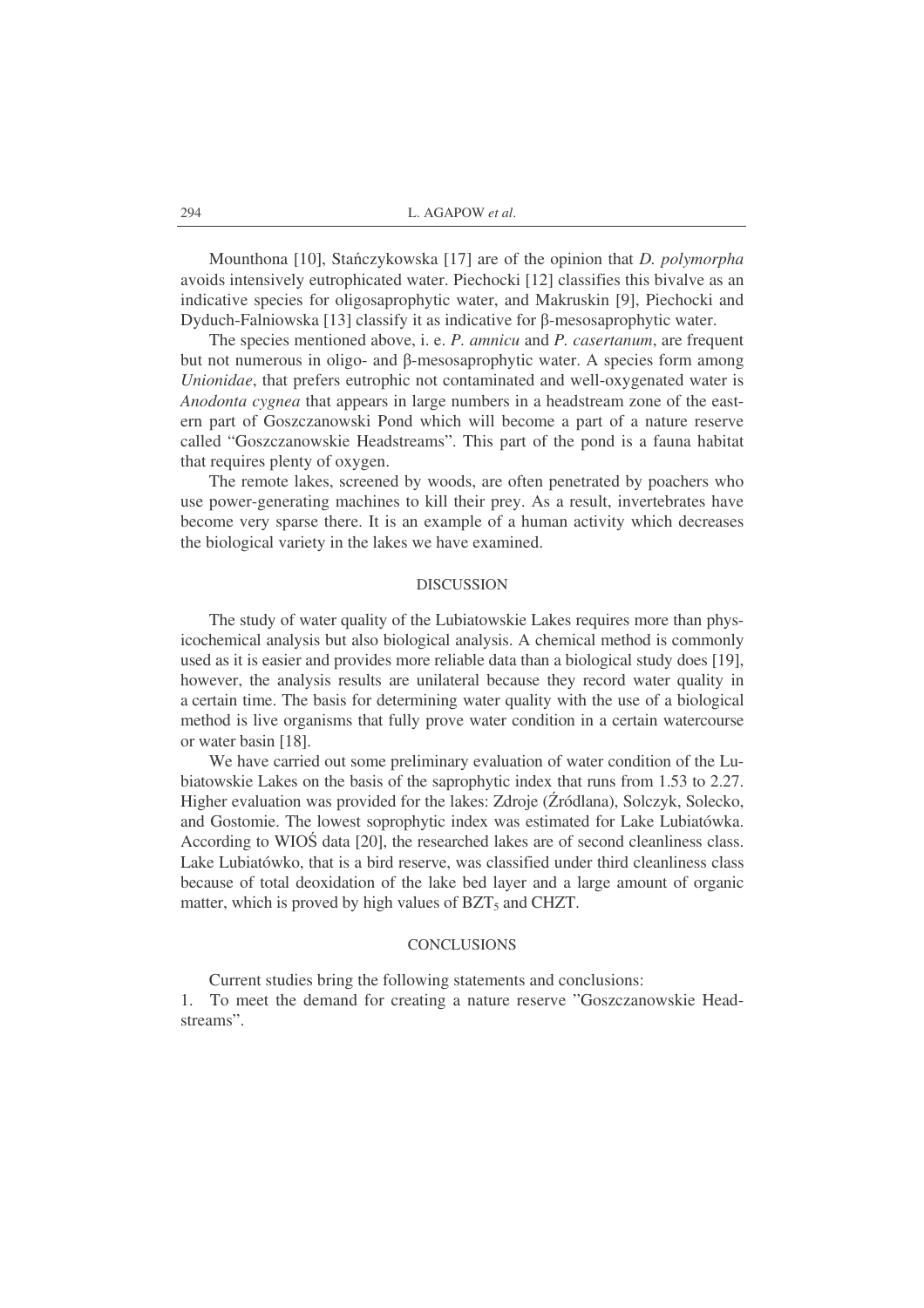2. To keep the biodiversity in the lakes, both of invertebrates and of fish, by eliminating poachers who use methods that destroy any live organisms.

#### **REFERENCES**

- 1. **Agapow L.:** Life conditions and existence of leeches (*Hirudinea*) in the water of the Mysliborskie lake district (in Polish). AWF w Poznaniu, Monografie, Nr 150, 1982.
- 2. **Agapow L.:** Ecological study of grouping of the leeches (*Hirudinea*) in the water of Drawa river basin (in Polish). Zeszyty Naukowe Akademii Rolniczej w Szczecinie, Rozprawy, Nr 112, 1988.
- 3. **Agapow L., Bielecki A.:** A systematic study on the complex species *Erpobdella tescacea* (Savigny 1820) (*Hirudinea, Erpobdellidae*). Genus, 3 (4), 185-199, 1992.
- 4. **Agapow L., Lipnicki L.:** The nature of the disappearing Jezierce Lake in the Noteć Primeval Forest (in Polish). Studia: Materiały, 6, 2, Gorzowski Ośrodek Badań i Ekspertyz Naukowych. Gorzów Wlkp., 27-37, 1988.
- 5. **Anonimus:** The method to execution of saprobic marking (in Polish). Główny Inspektorat Ochrony Środowiska – 002.97 W.1. Maszynopis PIOŚ, Warszawa, 1997.
- 6. **Bennike S.A.B.:** Contributions to the ecology and biology of the Danish freshwater leeches (*Hirudinea*). Folia Limnol. Scand., 2, 1-109, 1943.
- 7. **Kalbe L.:** Zur Okologie und Saprobiewertung der Hirudeneen im Havelgebiet. Int. Revue Ges. Hydrobiol., 51, 2, 243-277, 1966.
- 8. **Kondracki J.:** The Regional Geography of Poland (in Polish). Wydawnictwo Naukowe PWN, Warszawa, 2000.
- 9. **Makrushin A.V.:** Bibliographical Handbook on "Biological analysis of water quality". Leningrad, Akad. Nauk SSSR, Zool. Inst., 1974.
- 10. **Muthon J.:** Les mollusques et la pollution des eaux doucec: ebauche d'une gamme de polluoesensibilite des especes. Bijdr. Dierk., 51, 250-258, 1981.
- 11. **Pawłowski L.K.:** Leeches (*Hirudinea*). Catalogue of Polish fauna (in Polish). XI, 3, 3-94, 1968.
- 12. **Piechocki A.:** Molluscs (*Mollusca*), Snails (*Gastropoda*). The fresh-water fauna in Poland (in Polish), 7, PWN, Warszawa-Poznań, 1979.
- 13. **Piechocki A., Dyduch-Falniowska A.:** Molluscs (*Mollusca*), clams (*Bivalvia*). The freshwater fauna in Poland (in Polish), 7A, PWN, Warszawa, 1993.
- 14. **Sandner H.:** Studies about leeches' fauna (in Polish). Acta Zool. Uniwesytet Łódzki, 4, 1-50, 1951.
- 15. **Serafiska J.:** Materials to leeches fauna (*Hirudinea*) of Poland (in Polish). Fragmenta Faunistica, Warszawa, 8, 3, 17-64, 1958.
- 16. **Sladecek V., Kosel V.:** Indicator value of freshwater leeches (*Hirudinea*) with a key to the determination of European species. Acta hydrochim et hydrobiol., 12, 5, 451-461, 1988.
- 17. **Staczykowska A.:** Ecology of *Dreissena polymorpha* Pall. (*Bivalvia*) in lakes. Pol. Arch. Hydrobiol., 24, 4, 461-530, 1977.
- 18. **Staczykowska A.:** Ecology of Our Water (in Polish). WSiP, Warszawa, 1979.
- 19. **Starmach K., Wróbel S., Pasternak K.:** Hydrobiology. Limnology (in Polish). PWN, Warszawa, 1976.
- 20. WIOS. Szenfeld (ed.): The water condition of the lakes in Gorzowskie province in the years 1993-97 (in Polish). Biblioteka Monitoringu Środowiska. Gorzów Wlkp., 1998.
- 21. **Wojtas F.:** Leeches (*Hirudinea*) of the Grabia River (in Polish). Prace Łódzkiego Towarzystwa Naukowego, 58, 1-62, 1959.